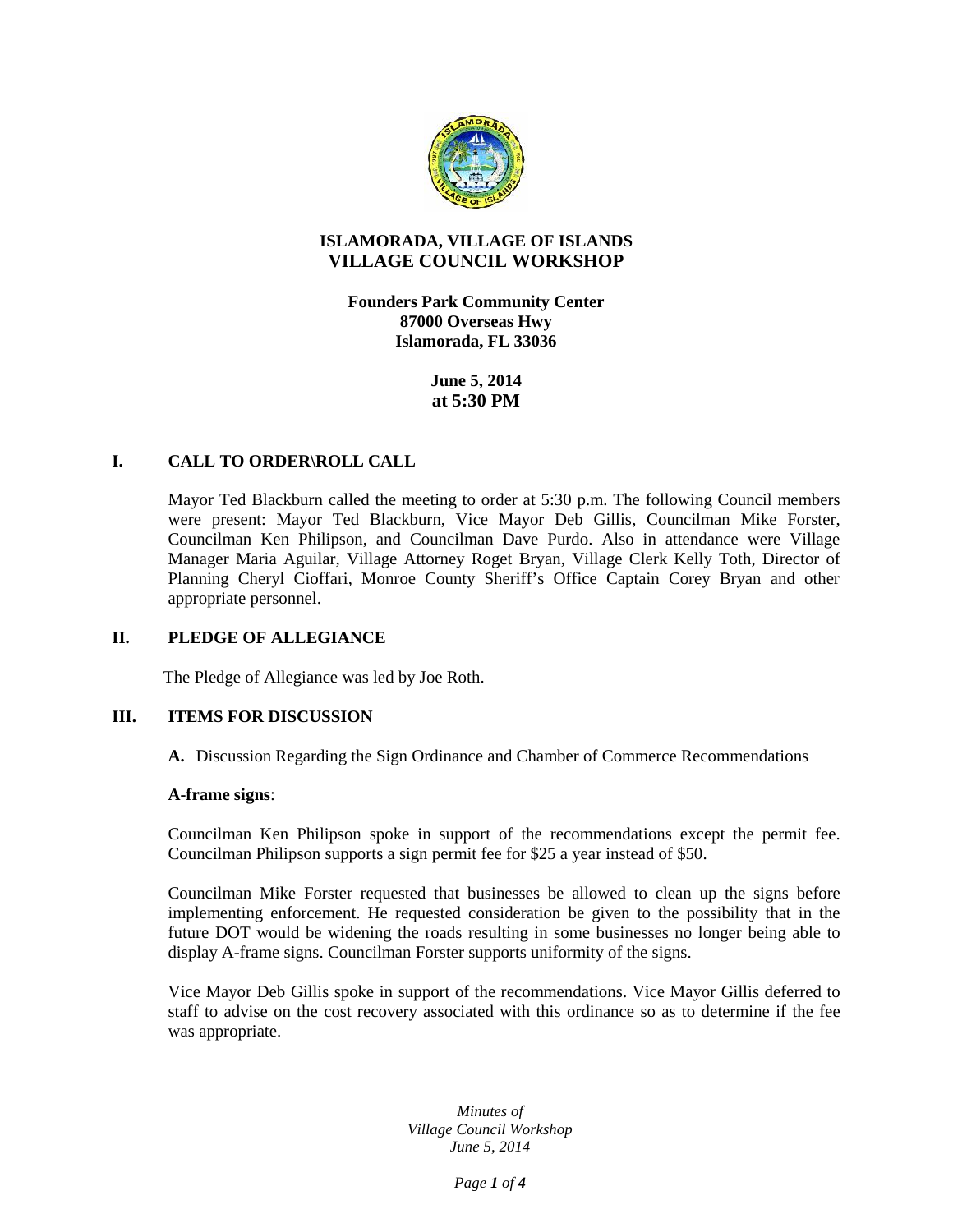Councilman Dave Purdo stated he would like the permit fee reduced to \$25. Councilman Purdo spoke against the limit of three signs on a multi business property.

Mayor Ted Blackburn stated the code is restrictive but agrees with the restrictions; and addressed the enforcement component of the ordinance. Mayor Blackburn suggested the signs be standardized by having local artists design borders for them.

Councilman Mike Forster spoke in support of the \$50 permit fee and agreed with Councilman Purdo regarding waiving the fee for licensed non-profits.

Councilman Mike Forster expressed concern over too many signs being displayed and suggested a rotating schedule or the number of signs be limited to the amount of available highway square footage.

Mayor Ted Blackburn stated Council was in agreement with the A-frame signs being an important advertising mechanism for local businesses.

Vice Mayor Deb Gillis supports legislating borders, but spoke against directing businesses to purchase the borders from specific entities.

Mayor Ted Blackburn opened public comment.

Dr. Sally Bauer spoke about the recommendations and restrictions being for safety reasons. Dr. Bauer stated signs should come in each day when businesses close.

Ms. Debbie Prybil suggested alternatives to A-frame signs and spoke in support of limitations being placed on the number of A-frame signs displayed. Ms. Prybil expressed concern over too many A-frame signs.

Mr. Joe Roth, President of the Islamorada Chamber of Commerce, pointed out the recommendation pertaining to increasing permanent stationary sign allotment by 30% when a business owner opts out of displaying an A-frame sign.

Councilman Mike Forster supports a percentage increase, but not 30%.

Vice Mayor Deb Gillis expressed concern over the applicability of opting out and the 30% increase to signage when businesses change owners.

Councilman Ken Philipson spoke against allowing a percentage increase to signs when a business owner opts out of displaying an A-frame sign.

Planning Director Chery Cioffari clarified that the additional square footage pertains to ground mounted multi business center signs.

Councilman Ken Philipson spoke on the penalty aspect and requested discussion.

Village Attorney Roget Bryan suggested an educational period, notification period and warning period and spoke about the penalties that existed within the current code.

> *Minutes of Village Council Workshop June 5, 2014*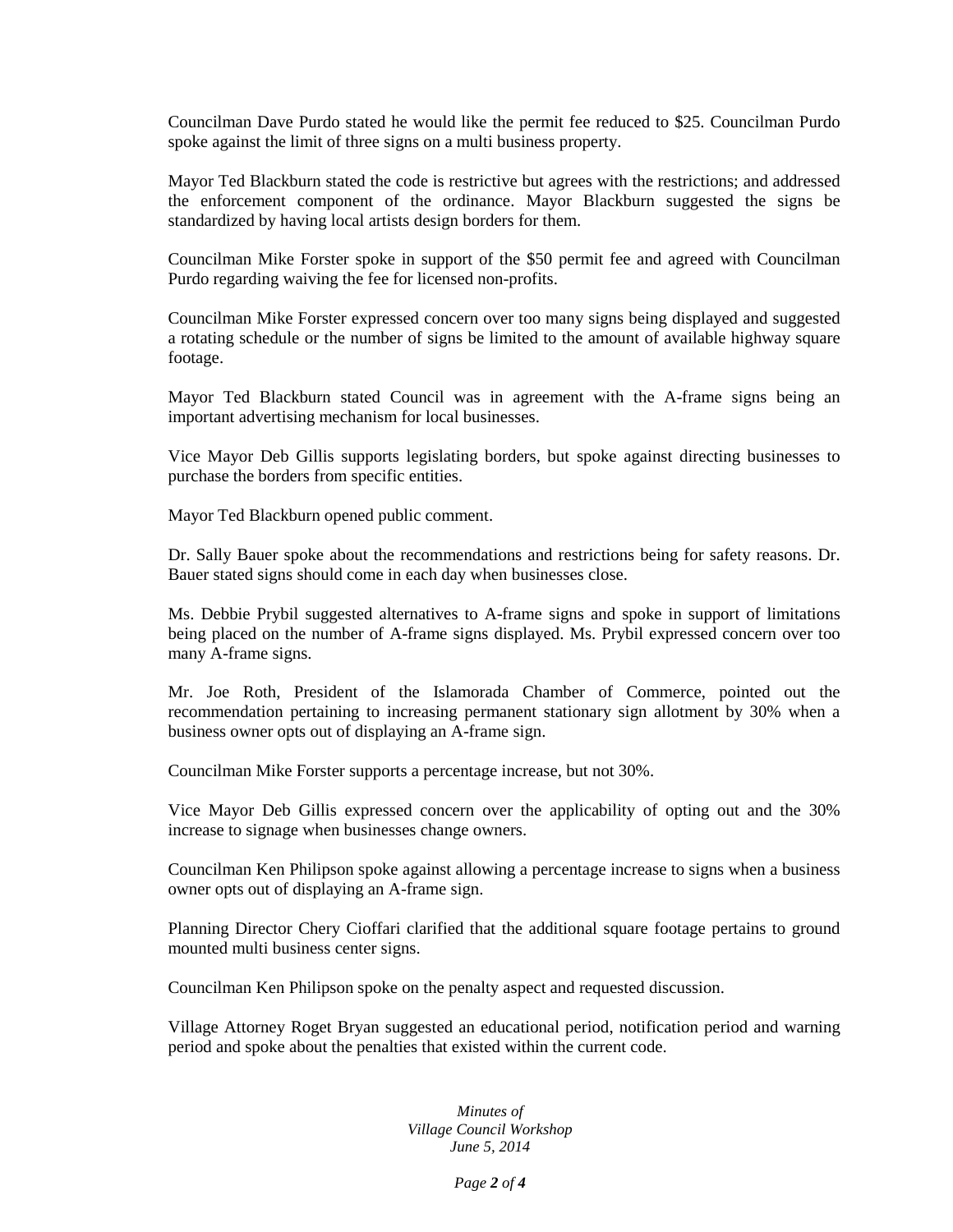Discussion ensued regarding progressive penalties.

Village Attorney Roget Bryan spoke on notices of violation and citations being current enforcement methodologies within the Village code and about the success Code Enforcement Officers have had educating the public.

## **Flutter signs/attention getting devices:**

Planning Director Cheryl Cioffari provided examples of "attention getting devices" that are currently prohibited.

Vice Mayor Deb Gillis, Councilman Mike Forster and Mayor Ted Blackburn support prohibiting flutter type signs.

Vice Mayor Deb Gillis suggested that staff modify the definition of attention getting device.

Mayor Blackburn requested public comment.

Ms. Aliana O'Connell, owner of Mystical Mermaid, spoke in support of flutter signs as some business owners do not have other alternatives. Ms. O'Connell requested Council provide alternatives in these situations.

Public comment was closed.

## **Human signs:**

Vice Mayor Deb Gillis, Councilman Mike Forster and Councilman Ken Philipson spoke in support of prohibiting human signs.

Mayor Blackburn opened public comment. There was none. Public comment was closed.

# **Outdoor display of merchandise:**

Vice Mayor Deb Gillis spoke in support of redefining the definition of outdoor merchandising and suggested setting limitations.

Councilman Mike Forster supports setting limitations regarding the amount of merchandise displayed outdoors.

Councilman Ken Philipson requested input from Planning Director Cheryl Cioffari regarding where and how much to display.

Councilman Dave Purdo emphasized the Village is a tourist based industry and spoke against being too restrictive.

Mayor Ted Blackburn provided direction to staff to translate the recommendations into the Village code.

Mayor Blackburn opened public comment.

*Minutes of Village Council Workshop June 5, 2014*